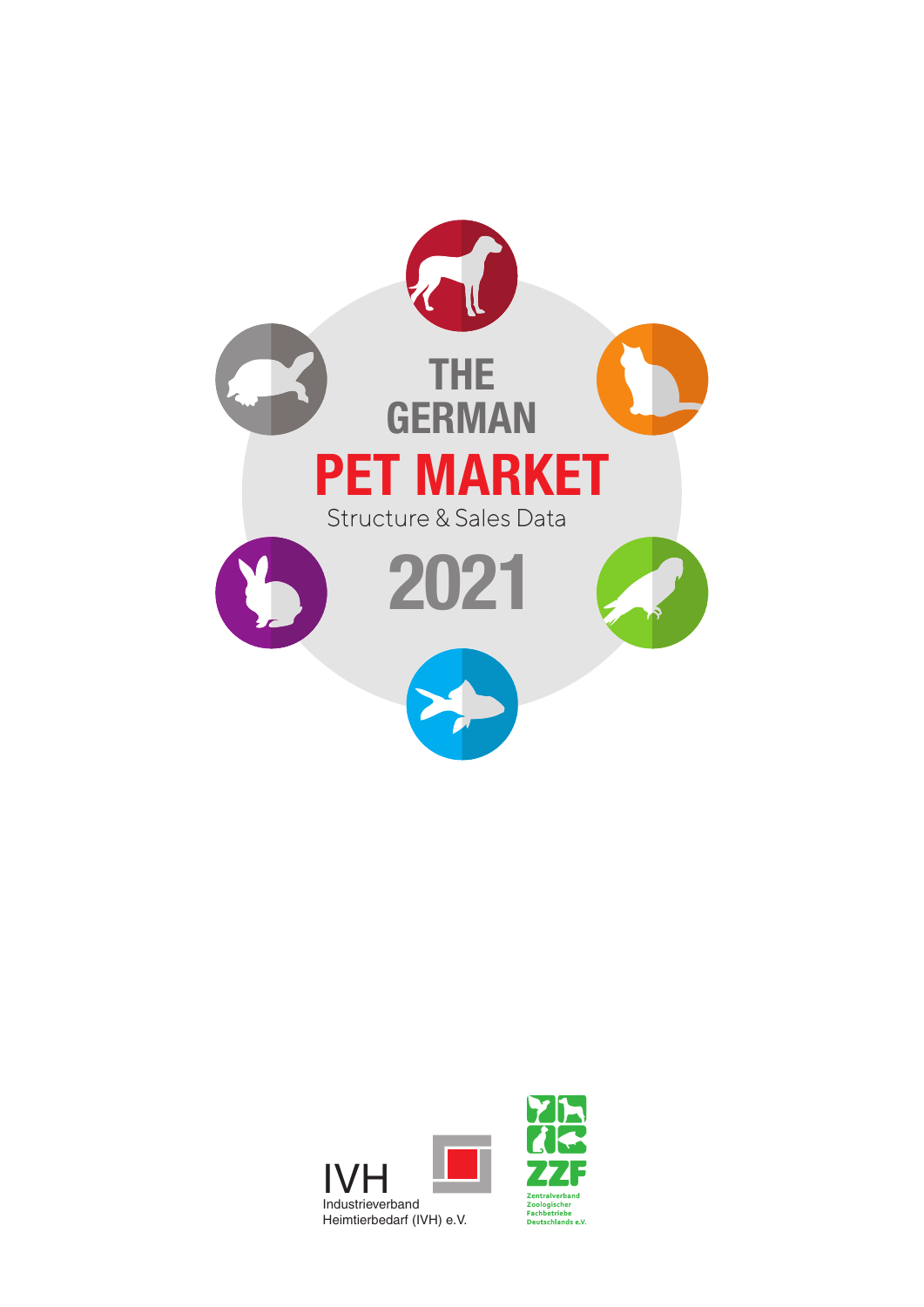## Pet Care Market

| <b>Pet Care Market</b><br><b>Total</b> |                    | <b>Bricks &amp; Mortar Trade</b> |                    | <b>Online</b>       |                    | <b>Food for Wild Birds</b> |  |
|----------------------------------------|--------------------|----------------------------------|--------------------|---------------------|--------------------|----------------------------|--|
|                                        | Million $\epsilon$ | Chanae <sup>2</sup>              | Million $\epsilon$ | Change <sup>2</sup> | Million $\epsilon$ | Change <sup>2</sup>        |  |
| Prepared pet food <sup>1</sup>         | 3,685              | $+6.5%$                          |                    |                     |                    |                            |  |
| Pet accessories                        | 1.101              | $+ 4.6 \%$                       |                    |                     |                    |                            |  |
| Total                                  | 4,786              | $+6.0%$                          |                    | $1,055 + 28.4 \%$   | 162                | $+26.6%$                   |  |
|                                        |                    |                                  | <b>Total</b>       |                     |                    | 6,003                      |  |

(Bricks & Mortar Trade + Online + Food for Wild Birds)

| <b>IVIAINGLIUI FIGUAIGU FULLUUU</b> |                                          |                    |                                  |
|-------------------------------------|------------------------------------------|--------------------|----------------------------------|
| Dog Food                            |                                          |                    | <b>Bricks &amp; Mortar Trade</b> |
|                                     |                                          | Million $\epsilon$ | Change <sup>2</sup>              |
|                                     | Wet food                                 | 525                | $+ 4.6 %$                        |
|                                     | Dry food <sup>3</sup>                    | 480                | $+ 3.7 %$                        |
|                                     | Snacks                                   | 672                | $+ 11.6 %$                       |
|                                     | <b>Total</b>                             | 1,677              | $+ 7.0%$                         |
| <b>Cat Food</b>                     |                                          |                    |                                  |
|                                     | Wet food                                 | 1,170              | $+ 5.9 \%$                       |
|                                     | Dry food                                 | 325                | $+ 5.9 \%$                       |
|                                     | Snacks / Cat milk                        | 292                | $+ 9.0 %$                        |
|                                     | <b>Total</b>                             | 1,787              | 6.4%<br>$+$                      |
| <b>Pet Bird Food</b>                |                                          |                    |                                  |
|                                     | Complete food                            | 44                 | 2.2 %<br>$\equiv$                |
|                                     | Snacks / Complementary food              | 23                 | 4.5%<br>$+$                      |
|                                     | <b>Total</b>                             | 67                 | $0.0\%$<br>$\pm$                 |
| <b>Ornamental Fish Food</b>         |                                          |                    |                                  |
|                                     |                                          |                    |                                  |
|                                     | Complete food / Snacks (incl. pond food) | 56                 | $+ 1.8 \%$                       |
|                                     | <b>Total</b>                             | 56                 | $+ 1.8 \%$                       |
| <b>Food for Small Animals</b>       |                                          |                    |                                  |
|                                     |                                          |                    |                                  |
|                                     | Complete food / Snacks                   | 98                 | $+ 7.7 %$                        |
|                                     | <b>Total</b>                             | $\overline{98}$    | $+ 7.7 %$                        |
|                                     | <b>Total</b>                             | 3,685              | $+6.5%$                          |
|                                     |                                          |                    |                                  |

## Market for Prepared Pet Food

#### Turnover figures based on consumer prices

1 ) without bulk food

<sup>2</sup>) Changes versus 2020<br><sup>3</sup>) incl. semi-moist food<br><sup>4</sup>) Food retail incl. drugstores & discounters<br><sup>5</sup>) Pet shops, agricultural trade, garden centres, DIY stores, etc.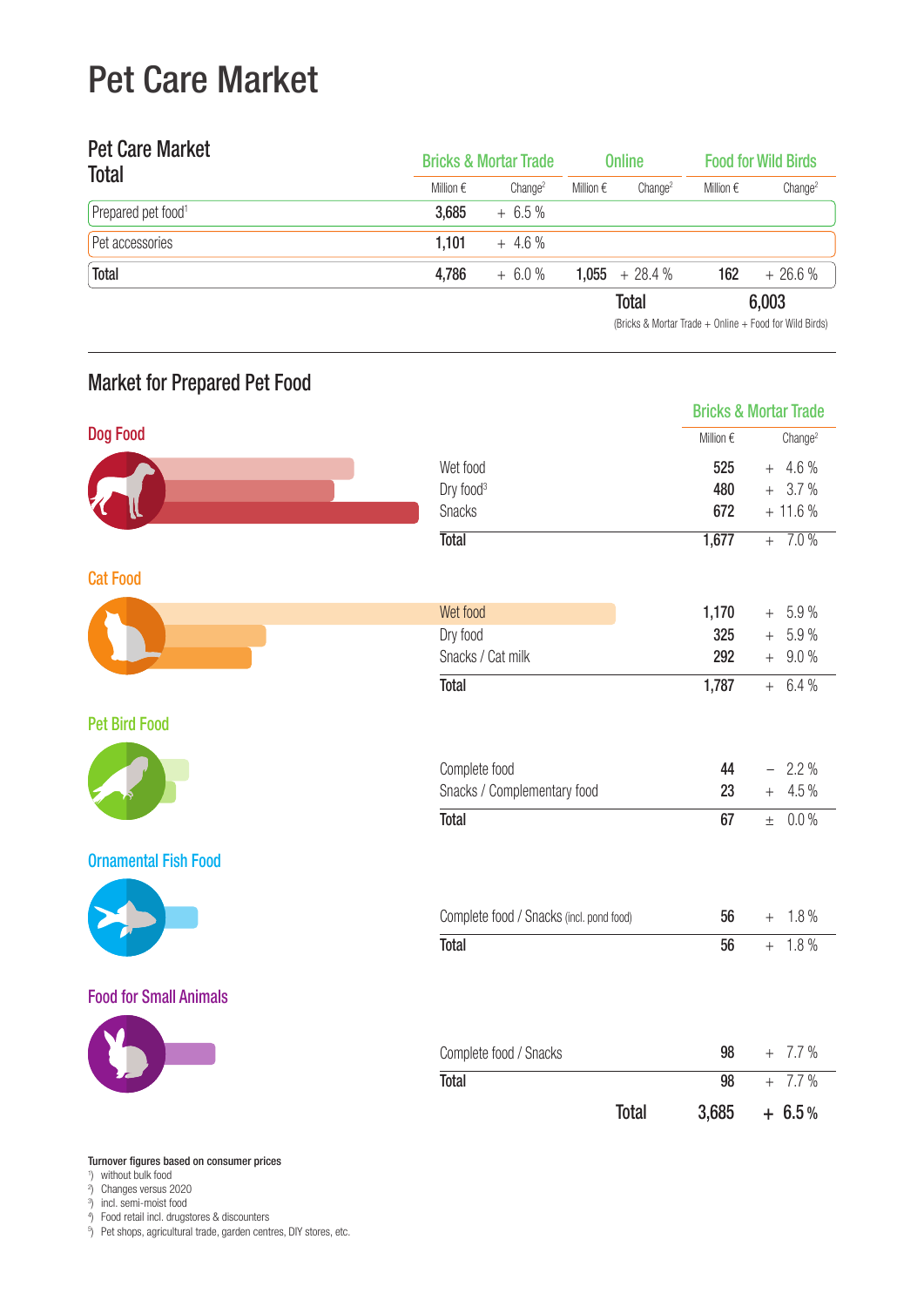

### Turnover by Sales Channel

| <b>Prepared Pet Food</b>                      |      |              |                          |
|-----------------------------------------------|------|--------------|--------------------------|
| Food retail <sup>4</sup>                      | 61 % |              | 2,245 Million €          |
| Specialized trade <sup>5</sup><br><b>39 %</b> |      |              | 1,440 Million $\epsilon$ |
|                                               |      | <b>Total</b> | 3,685 Million $\epsilon$ |
| <b>Pet Accessories</b>                        |      |              |                          |
| 21 %<br>Food retail <sup>4</sup>              |      |              | 226 Million $\epsilon$   |
| Specialized trade <sup>5</sup>                |      | 79 %         | 875 Million €            |
|                                               |      | <b>Total</b> | 1,101 Million $\epsilon$ |

#### Information on Sales Channel "Online"

 Regarding pet care products, the internet is gaining in importance. According to estimates by experts from the industry and trade, the online sales volume in 2021 amounted to approximately 1,055 million euros. As yet, no differentiated, species-specific data on the online market is available.